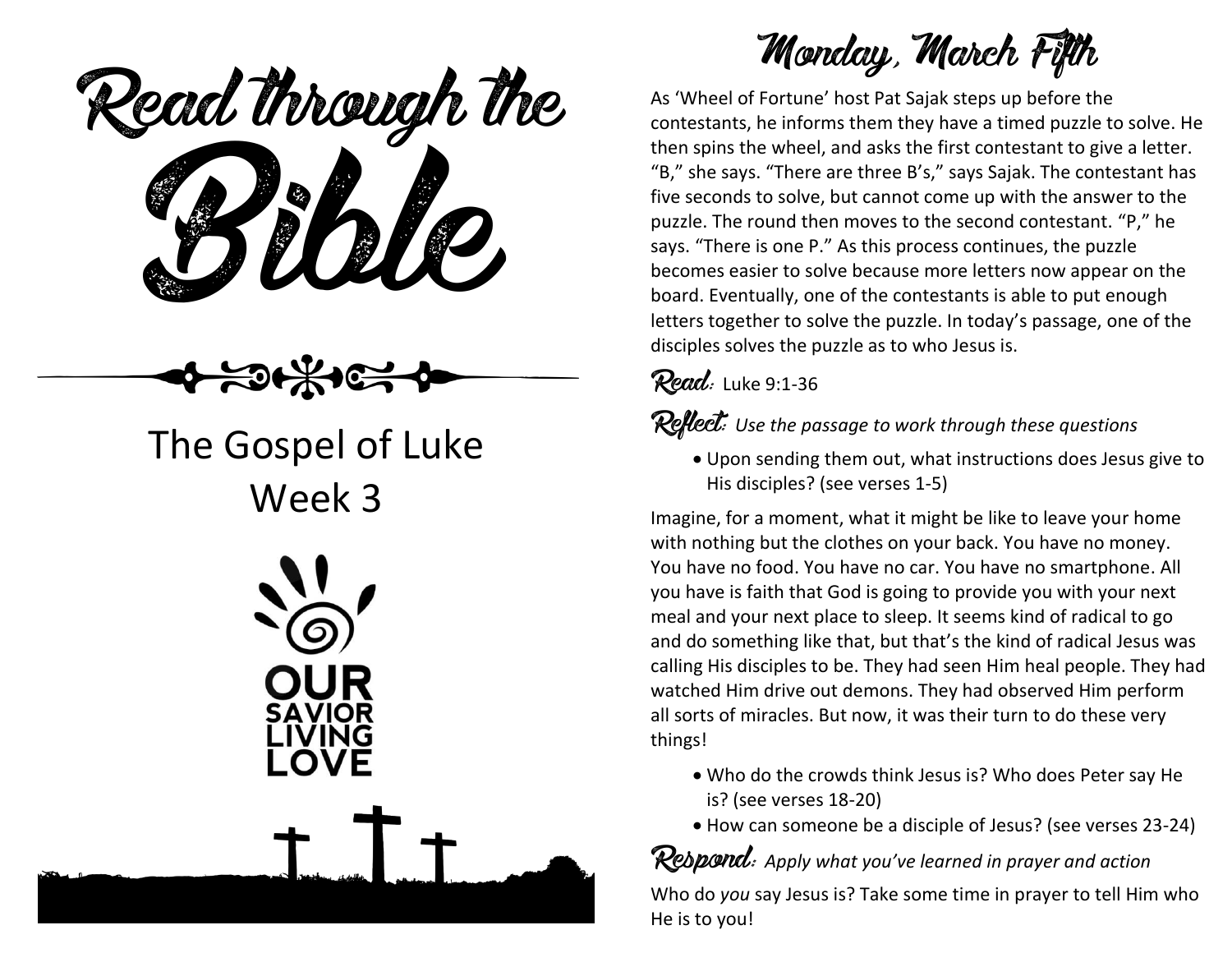# **Tuesday, March Sixth**

In the TV show 'Chopped,' four contestants compete against each other to determine who is the greatest chef in the room. Throughout the competition, the contestants cook three courses – an appetizer, a main course, and a dessert. After each course, one of the contestants is "chopped." Finally, after the dessert round, one of the remaining two contestants is crowned the Chopped Champion. In today's passage, the disciples want to know – who is the greatest among them?

### **Read:** Luke 9:37-62

#### **Reflect:** *Use the passage to work through these questions*

 How does Jesus' respond to the father's plea to heal his son? (see verses 41-42)

These seem like harsh words coming from Jesus, but they speak to the lack of faith the people had in Him. The crowds had seen Him perform miracles and healings, and yet, many still did not believe. The disciples had been given the authority to heal, but it seemed they too lacked the faith to do so at times (see verse 40). Even the father of the demon-possessed boy wasn't quite sure Jesus could heal him (see Mark 9:22-23). Where was this generation's faith?

- According to Jesus, who is the greatest? (see verses 46-48)
- Why were Jesus and His disciples not welcome in the Samaritan village? (see verses 52-53)
- How does Jesus respond to peoples' attempts to follow Him? (see verses 57-62)

In each of His responses, Jesus is clear: following Him requires an immediate determination to do so. We don't follow Jesus when we can get around to it; we follow Him now!

### **Respond:** *Apply what you've learned in prayer and action*

In what ways or instances might you have trouble believing Jesus and the promises He has given to you?

# **Wednesday, March Seventh**

Every time Mr. Rogers walked onto the TV screen, he made a statement, and then followed with a question: "It's a beautiful day in the neighborhood! Won't you be my neighbor?" For many children growing up in the 1960s, 70s, and 80s, Mr. Rogers relayed an invaluable message to them – *You* can be my neighbor! In today's passage, Jesus defines who our neighbors are.

**Read:** Luke 10:1-42

#### **Reflect:** *Use the passage to work through these questions*

 What reason does Jesus give for sending out the seventytwo? (see verses 2-3)

Many churches, pastors, and congregations today often pray through the words of verse 2. As it was in Jesus' time, there are many people today who need to hear about Jesus, but there are also not many laborers to do this instrumental work. This is why so many people continue to pray for more missionaries, pastors, church workers, and members of congregations who can be sent out into the mission field to share the love of Jesus with others.

- What message does Jesus want the people to know regardless of whether they welcome His followers? (see verses 8-11)
- Why are the disciples privileged to be with Jesus? (see verses 23-24)

Many people still remember the first US shuttle launch into space because it was such an important moment in the history of American technology and ingenuity. Imagine what it must have been like for the disciples to experience the most important moments in the history of the world!

According to Jesus, who is a neighbor? (see verses 29-37)

## **Respond:** *Apply what you've learned in prayer and action*

What is one way you can be a Mary today? (see verses 38-42) Also, consider praying through the words of verse 2.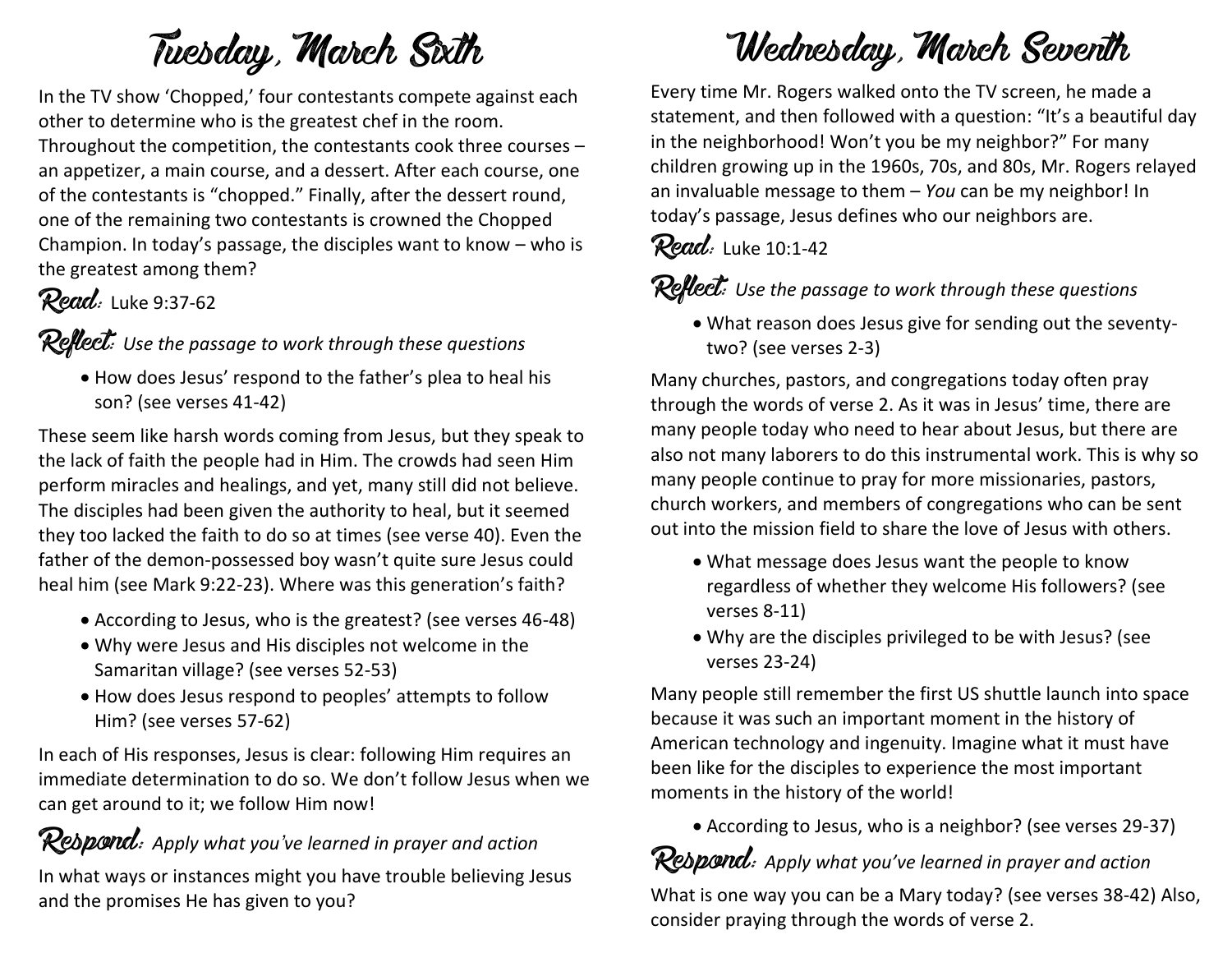# **Thursday, March Eighth**

In the Harry Potter series, Potions Professor Severus Snape is portrayed as a complex, and at times, highly ambiguous character. Throughout the series' seven books, many readers wrestled with his role – is he a good guy or is he a bad guy? While people had their theories and guesses, nobody really knew for certain until the final book came out for all to read and find out for themselves. In today's passage, after seeing Him drive out a demon from a mute man, people wonder whether Jesus is of God or of the devil.

### **Read:** Luke 11:1-28

#### **Reflect:** *Use the passage to work through these questions*

 What are the main components of the prayer Jesus teaches His disciples? (see verses 2-4)

You may have noticed that the Lord's Prayer has a few footnotes in your Bible with slight variations of its wording from other manuscripts that were found over the years. The message, though, remains the same – Jesus has taught us a prayer we all can pray!

- If we have needs (like the man who needs three loaves of bread), how can God supply them? (see verses 9-13)
- Who did some of the people think Jesus was associated with? (see verses 15-16) How did Jesus respond? (see verses 17-20)

When Jesus drove demons out of people, the onlookers often had one of two reactions: "He is from God!" or "He is of the devil!" You can understand why some folks might have thought Jesus was of the devil because He was able to speak to and control evil spirits. But Jesus pokes a hole in their theory by stating the obvious – if He were truly of the devil, He would not drive demons out of people. Instead, He would try to keep them in and even encourage them!

#### **Respond:** *Apply what you've learned in prayer and action*

Pray the Lord's Prayer, and as you do, pause for a few moments of reflection before going on to the next line of the prayer.

# **Friday, March Ninth**

In the late 1970s, a young man arrived on a bus in Tallahassee. Known for his charm and charisma, he hoped to get a job and get involved in the community. But Ted Bundy was not who he appeared to be. On January 15, 1978, Bundy broke into the Chi Omega sorority house and brutally attacked four young women. Detectives would later learn about Bundy's horrific pattern of abuse and murder. In today's passage, Jesus calls out the Pharisees and teachers of the law for not being who they appeared to be.

#### **Read:** Luke 11:29-54

**Reflect:** *Use the passage to work through these questions*

Why does Jesus mention Jonah? (see verses 29-30 and 32)

People didn't want to simply believe in Jesus; they wanted signs to prove He was really the Messiah. When Jonah came to Nineveh, he didn't come with signs to prove he was a trustworthy messenger. He simply shared truth with the people, and they believed. Jesus reminds the people here that He has come to share truth with them, and they should believe too.

 Why did Jesus find the Pharisees to be hypocritical? (see verses 39-41)

People aren't always who they appear to be. For Jesus, it was clear that the Pharisees put on a good show in public, but were greedy and miserable people in private. As followers of Jesus, we don't just appear to be Christians on the outside. Faithful followers also exhibit Jesus on the inside. We are who we appear to be!

 How did the experts of the law abuse their power over the people? (see verse 46)

# **Respond:** *Apply what you've learned in prayer and action*

Is who you appear to others who you really are? Take some time to determine how you might become a more congruent and authentic witness to those around you.